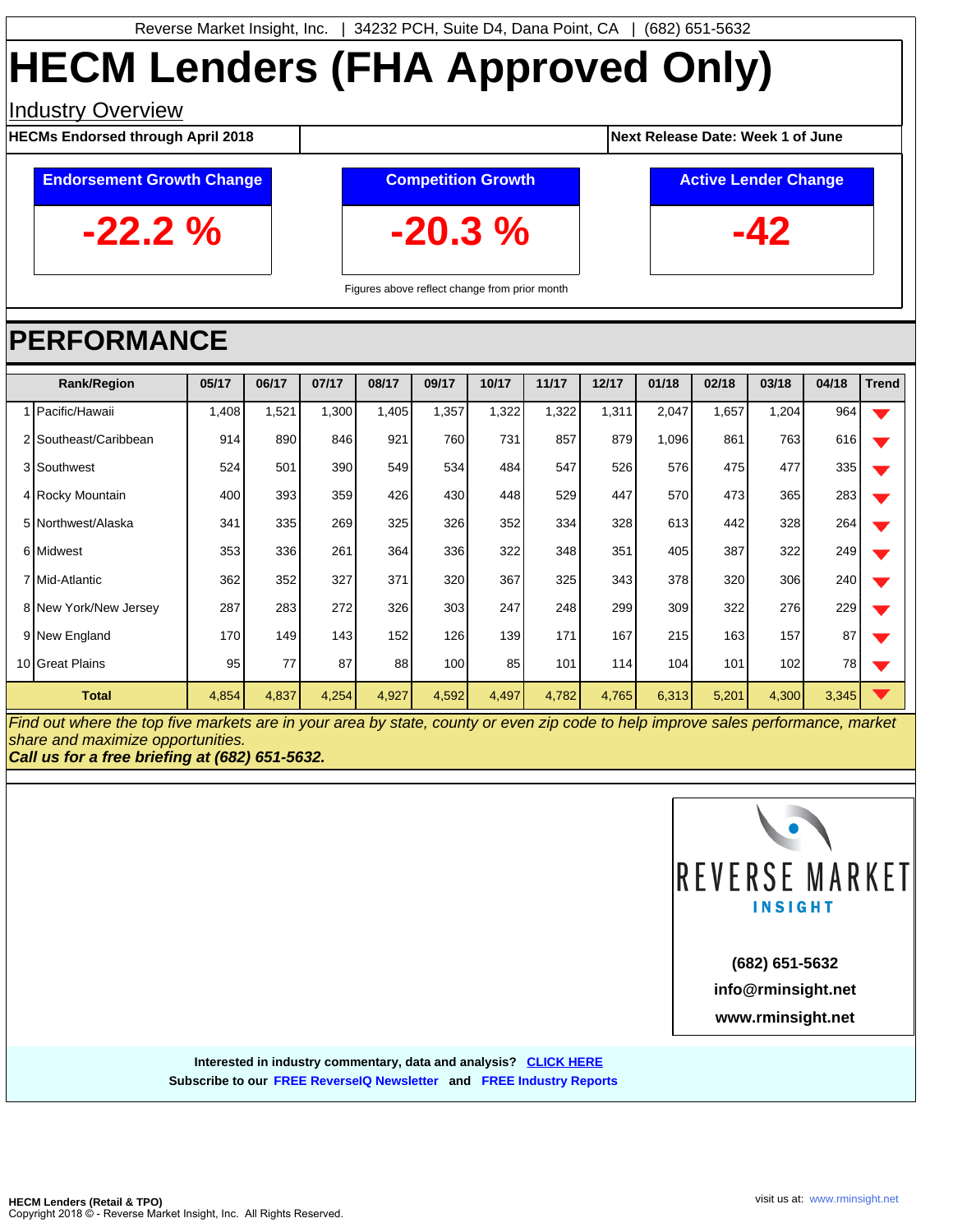# **Competition**

#### **Top 10 Lenders**

| Rank / Lender |                                                    | 05/17 | 06/17 | 07/17 | 08/17 | 09/17 | 10/17 | 11/17 | 12/17 | 01/18 | 02/18 | 03/18 | 04/18 | <b>Total</b> | <b>Trend</b> |
|---------------|----------------------------------------------------|-------|-------|-------|-------|-------|-------|-------|-------|-------|-------|-------|-------|--------------|--------------|
|               | AMERICAN ADVISORS GROUP                            | 1.028 | 1.126 | 986   | 1.123 | 1.072 | 983   | 1.132 | 1.141 | 1.218 | 1.183 | 1.158 | 890   | 13.040       |              |
|               | FINANCE OF AMERICA REVERSE LLC                     | 348   | 532   | 504   | 601   | 496   | 509   | 425   | 435   | 636   | 559   | 390   | 314   | 5.749        |              |
| 3             | REVERSE MORTGAGE FUNDING LLC                       | 380   | 407   | 361   | 399   | 359   | 358   | 399   | 457   | 591   | 310   | 285   | 241   | 4.547        |              |
|               | LIBERTY HOME EQUITY SOLUTIONS INC                  | 299   | 227   | 211   | 269   | 209   | 266   | 230   | 192   | 576   | 498   | 353   | 156   | 3,486        |              |
| 5             | SYNERGY ONE LENDING INC                            | 246   | 332   | 259   | 300   | 280   | 285   | 350   | 340   | 357   | 201   | 168   | 159   | 3.277        |              |
| 6             | ONE REVERSE MORTGAGE LLC                           | 266   | 207   | 196   | 313   | 282   | 251   | 277   | 265   | 296   | 253   | 261   | 271   | 3.138        |              |
|               | LIVE WELL FINANCIAL INC                            | 172   | 131   | 120   | 157   | 216   | 179   | 197   | 183   | 200   | 124   | 167   | 114   | 1.960        |              |
| 8             | <b>HIGHTECHLENDING INC</b>                         | 112   | 109   | 89    | 119   | 85    | 108   | 112   | 79    | 104   | 190   | 128   | 81    | 1.316        |              |
| 9             | NATIONWIDE EQUITIES CORPORATION                    | 115   | 140   | 99    | 108   | 99    | 84    | 90    | 75    | 132   | 47    | 63    | 43    | 1.095        |              |
| 10            | FAIRWAY INDEPENDENT MORTGAGE<br><b>CORPORATION</b> | 60    | 62    | 75    | 86    | 95    | 95    | 56    | 57    | 154   | 99    | 70    | 95    | 1.004        |              |
|               | <b>Top 10 SubTotal</b>                             | 3.026 | 3,273 | 2,900 | 3,475 | 3,193 | 3,118 | 3,268 | 3,224 | 4,264 | 3,464 | 3,043 | 2,364 | 38.612       |              |
|               | <b>Industry Total</b>                              | 4,854 | 4,837 | 4,254 | 4,927 | 4,592 | 4,497 | 4,782 | 4,765 | 6,313 | 5,201 | 4,300 | 3,345 | 56,667       |              |













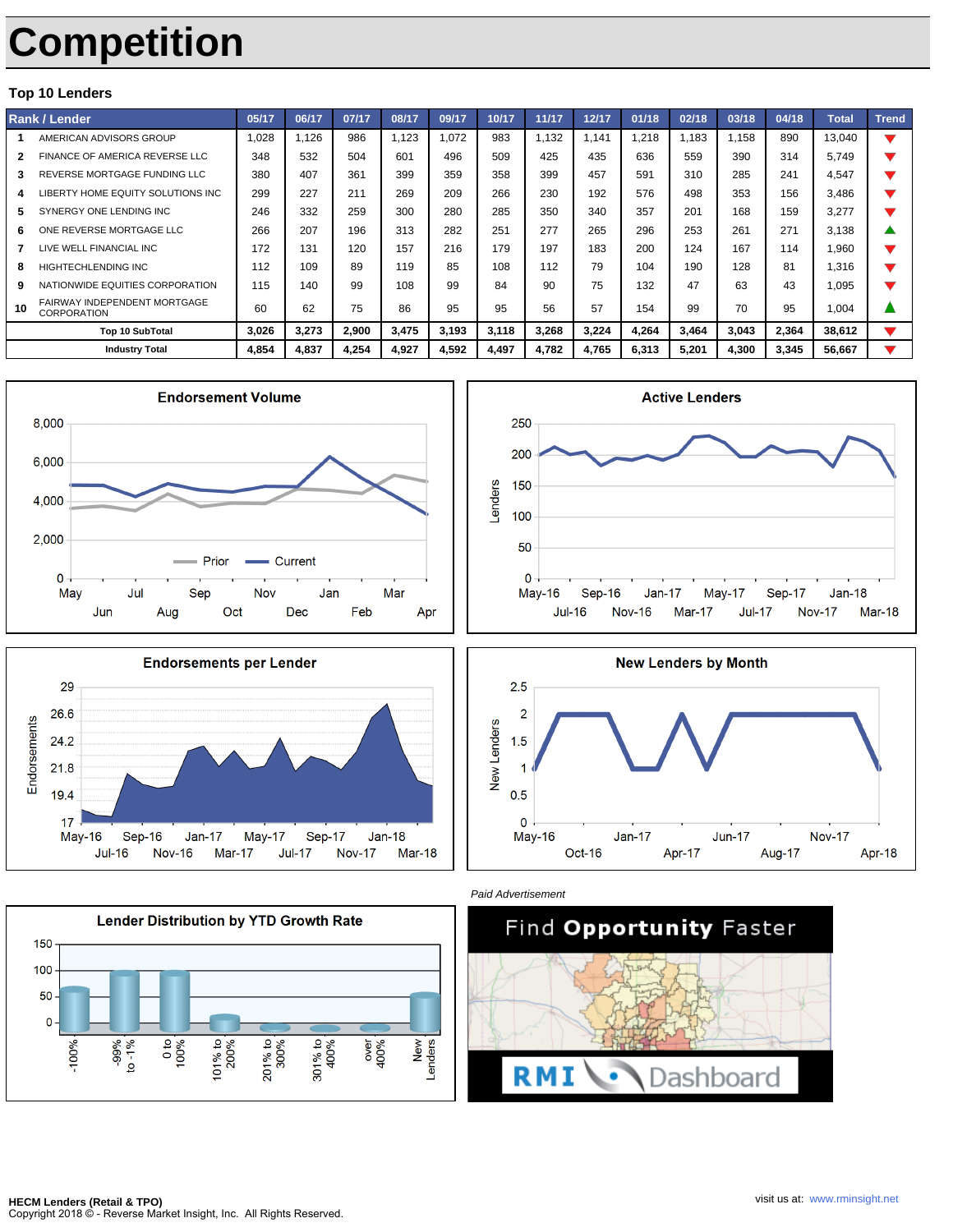### **Market Performance**

| <b>Great Plains</b><br>127<br>140<br>21<br>9.5%<br><b>KANSAS CITY</b><br>$-9.3%$<br>23<br>2.5<br>2.9<br>ST. LOUIS<br>92<br>101<br>$-8.9%$<br>18<br>$-5.3%$<br>2.7<br>19<br>2.3<br><b>DES MOINES</b><br>64<br>74<br>$-13.5%$<br>15<br>15<br>0.0 %<br>2.0<br>2.4<br><b>TOPEKA</b><br>$-4.9%$<br>16<br>15<br>6.7%<br>2.3<br>2.0<br>58<br>61<br><b>OMAHA</b><br>44<br>49<br>$-10.2%$<br>8<br>$-38.5%$<br>2.5<br>13<br>1.9<br><b>Region Total</b><br>385<br>425<br>$-9.4%$<br>37<br>36<br>2.8%<br>4.8<br>4.0<br><b>Mid-Atlantic</b><br>PHILADELPHIA<br>372<br>351<br>6.0%<br>$-12.2%$<br>3.5<br>43<br>49<br>3.9<br>312<br>$-6.4%$<br><b>RICHMOND</b><br>292<br>36<br>38<br>$-5.3%$<br>3.5<br>3.4<br>213<br><b>BALTIMORE</b><br>180<br>$-15.5%$<br>28<br>$-9.7%$<br>3.1<br>$3.0\,$<br>31<br>WASH. D.C.<br>180<br>246<br>$-26.8%$<br>28<br>34<br>$-17.6%$<br>2.8<br>3.3<br><b>PITTSBURGH</b><br>143<br>$-14.0%$<br>24<br>23<br>4.3%<br>2.6<br>2.9<br>123<br>56<br>74<br>16<br>$0.0\,\%$<br>2.3<br><b>WILMINGTON</b><br>$-24.3%$<br>16<br>2.4<br>41<br>18.2%<br>2.2<br><b>CHARLESTON</b><br>63<br>$-34.9%$<br>13<br>11<br>2.5<br>1,244<br>1,402<br>$-11.3%$<br>81<br>79<br>2.5%<br>6.7<br>7.2<br><b>Region Total</b><br><b>Midwest</b> | Chg %             |
|--------------------------------------------------------------------------------------------------------------------------------------------------------------------------------------------------------------------------------------------------------------------------------------------------------------------------------------------------------------------------------------------------------------------------------------------------------------------------------------------------------------------------------------------------------------------------------------------------------------------------------------------------------------------------------------------------------------------------------------------------------------------------------------------------------------------------------------------------------------------------------------------------------------------------------------------------------------------------------------------------------------------------------------------------------------------------------------------------------------------------------------------------------------------------------------------------------------------------------|-------------------|
|                                                                                                                                                                                                                                                                                                                                                                                                                                                                                                                                                                                                                                                                                                                                                                                                                                                                                                                                                                                                                                                                                                                                                                                                                                |                   |
|                                                                                                                                                                                                                                                                                                                                                                                                                                                                                                                                                                                                                                                                                                                                                                                                                                                                                                                                                                                                                                                                                                                                                                                                                                | $-14.5%$          |
|                                                                                                                                                                                                                                                                                                                                                                                                                                                                                                                                                                                                                                                                                                                                                                                                                                                                                                                                                                                                                                                                                                                                                                                                                                | 15.0%             |
|                                                                                                                                                                                                                                                                                                                                                                                                                                                                                                                                                                                                                                                                                                                                                                                                                                                                                                                                                                                                                                                                                                                                                                                                                                | $-18.0%$          |
|                                                                                                                                                                                                                                                                                                                                                                                                                                                                                                                                                                                                                                                                                                                                                                                                                                                                                                                                                                                                                                                                                                                                                                                                                                | 12.9%             |
|                                                                                                                                                                                                                                                                                                                                                                                                                                                                                                                                                                                                                                                                                                                                                                                                                                                                                                                                                                                                                                                                                                                                                                                                                                | 34.4%             |
|                                                                                                                                                                                                                                                                                                                                                                                                                                                                                                                                                                                                                                                                                                                                                                                                                                                                                                                                                                                                                                                                                                                                                                                                                                | $-16.7%$          |
|                                                                                                                                                                                                                                                                                                                                                                                                                                                                                                                                                                                                                                                                                                                                                                                                                                                                                                                                                                                                                                                                                                                                                                                                                                |                   |
|                                                                                                                                                                                                                                                                                                                                                                                                                                                                                                                                                                                                                                                                                                                                                                                                                                                                                                                                                                                                                                                                                                                                                                                                                                | 11.8%             |
|                                                                                                                                                                                                                                                                                                                                                                                                                                                                                                                                                                                                                                                                                                                                                                                                                                                                                                                                                                                                                                                                                                                                                                                                                                | 3.7%              |
|                                                                                                                                                                                                                                                                                                                                                                                                                                                                                                                                                                                                                                                                                                                                                                                                                                                                                                                                                                                                                                                                                                                                                                                                                                | 1.0%              |
|                                                                                                                                                                                                                                                                                                                                                                                                                                                                                                                                                                                                                                                                                                                                                                                                                                                                                                                                                                                                                                                                                                                                                                                                                                | $-16.2%$          |
|                                                                                                                                                                                                                                                                                                                                                                                                                                                                                                                                                                                                                                                                                                                                                                                                                                                                                                                                                                                                                                                                                                                                                                                                                                | $-8.2%$           |
|                                                                                                                                                                                                                                                                                                                                                                                                                                                                                                                                                                                                                                                                                                                                                                                                                                                                                                                                                                                                                                                                                                                                                                                                                                | $-5.6%$           |
|                                                                                                                                                                                                                                                                                                                                                                                                                                                                                                                                                                                                                                                                                                                                                                                                                                                                                                                                                                                                                                                                                                                                                                                                                                | $-13.5%$          |
|                                                                                                                                                                                                                                                                                                                                                                                                                                                                                                                                                                                                                                                                                                                                                                                                                                                                                                                                                                                                                                                                                                                                                                                                                                | $-6.5%$           |
|                                                                                                                                                                                                                                                                                                                                                                                                                                                                                                                                                                                                                                                                                                                                                                                                                                                                                                                                                                                                                                                                                                                                                                                                                                |                   |
| $-8.6%$<br>CHICAGO<br>277<br>303<br>34<br>$-5.6%$<br>3.8<br>3.7<br>36                                                                                                                                                                                                                                                                                                                                                                                                                                                                                                                                                                                                                                                                                                                                                                                                                                                                                                                                                                                                                                                                                                                                                          | 4.3%              |
| 194<br>$-13.9%$<br>0.0 %<br><b>INDIANAPOLIS</b><br>167<br>20<br>20<br>3.3<br>3.4                                                                                                                                                                                                                                                                                                                                                                                                                                                                                                                                                                                                                                                                                                                                                                                                                                                                                                                                                                                                                                                                                                                                               | $-4.1%$           |
| 159<br>4.4%<br>24<br>$-17.2%$<br>2.8<br>MINN. ST. PAUL<br>166<br>29<br>2.4                                                                                                                                                                                                                                                                                                                                                                                                                                                                                                                                                                                                                                                                                                                                                                                                                                                                                                                                                                                                                                                                                                                                                     | 14.0%             |
| 144<br>157<br>$-8.3%$<br>25<br>0.0 %<br>3.0<br>3.6<br>MILWAUKEE<br>25                                                                                                                                                                                                                                                                                                                                                                                                                                                                                                                                                                                                                                                                                                                                                                                                                                                                                                                                                                                                                                                                                                                                                          | $-18.2%$          |
| <b>DETROIT</b><br>121<br>13.2 %<br>22<br>21<br>4.8%<br>3.1<br>$3.0\,$<br>137                                                                                                                                                                                                                                                                                                                                                                                                                                                                                                                                                                                                                                                                                                                                                                                                                                                                                                                                                                                                                                                                                                                                                   | 5.4%              |
| 117<br>140<br>$-16.4%$<br>24<br>17<br>41.2%<br>$2.5\,$<br>3.1<br>CLEVELAND                                                                                                                                                                                                                                                                                                                                                                                                                                                                                                                                                                                                                                                                                                                                                                                                                                                                                                                                                                                                                                                                                                                                                     | $-18.9%$          |
| <b>COLUMBUS</b><br>110<br>131<br>$-16.0%$<br>16<br>20<br>$-20.0%$<br>3.5<br>3.0                                                                                                                                                                                                                                                                                                                                                                                                                                                                                                                                                                                                                                                                                                                                                                                                                                                                                                                                                                                                                                                                                                                                                | 17.7%             |
| 109<br>108<br>0.9%<br>15<br>21<br>$-28.6%$<br>3.2<br>2.5<br><b>GRAND RAPIDS</b>                                                                                                                                                                                                                                                                                                                                                                                                                                                                                                                                                                                                                                                                                                                                                                                                                                                                                                                                                                                                                                                                                                                                                | 26.6%             |
| 62<br>62<br>0.0 %<br>12<br>15<br>$-20.0%$<br>SPRINGFIELD<br>3.0<br>2.4                                                                                                                                                                                                                                                                                                                                                                                                                                                                                                                                                                                                                                                                                                                                                                                                                                                                                                                                                                                                                                                                                                                                                         | 27.9%             |
| <b>CINCINNATI</b><br>43<br>65<br>$-33.8%$<br>16<br>17<br>$-5.9%$<br>1.6<br>2.0                                                                                                                                                                                                                                                                                                                                                                                                                                                                                                                                                                                                                                                                                                                                                                                                                                                                                                                                                                                                                                                                                                                                                 | $-17.7%$          |
| <b>FLINT</b><br>37<br>$-16.2%$<br>$-38.5%$<br>31<br>8<br>13<br>2.1<br>1.8                                                                                                                                                                                                                                                                                                                                                                                                                                                                                                                                                                                                                                                                                                                                                                                                                                                                                                                                                                                                                                                                                                                                                      | 17.0%             |
| 75<br>79<br>$-5.1%$<br>8.4<br><b>Region Total</b><br>1,363<br>1,477<br>$-7.7%$<br>8.2                                                                                                                                                                                                                                                                                                                                                                                                                                                                                                                                                                                                                                                                                                                                                                                                                                                                                                                                                                                                                                                                                                                                          | $-1.5%$           |
| <b>New England</b>                                                                                                                                                                                                                                                                                                                                                                                                                                                                                                                                                                                                                                                                                                                                                                                                                                                                                                                                                                                                                                                                                                                                                                                                             |                   |
| 311<br><b>BOSTON</b><br>300<br>$-3.5%$<br>26<br>25<br>4.0%<br>$5.0$<br>5.3                                                                                                                                                                                                                                                                                                                                                                                                                                                                                                                                                                                                                                                                                                                                                                                                                                                                                                                                                                                                                                                                                                                                                     | $-5.5%$           |
| 153<br>150<br>2.6<br><b>HARTFORD</b><br>2.0%<br>24<br>26<br>$-7.7%$<br>2.9                                                                                                                                                                                                                                                                                                                                                                                                                                                                                                                                                                                                                                                                                                                                                                                                                                                                                                                                                                                                                                                                                                                                                     | 14.1%             |
| $72\,$<br>26.3%<br>36.4%<br>2.1<br><b>BANGOR</b><br>57<br>15<br>11<br>2.2                                                                                                                                                                                                                                                                                                                                                                                                                                                                                                                                                                                                                                                                                                                                                                                                                                                                                                                                                                                                                                                                                                                                                      | $-5.4%$           |
| 40<br>$-39.4%$<br>13<br>$-38.1%$<br>1.6<br>66<br>21<br>1.8<br><b>MANCHESTER</b>                                                                                                                                                                                                                                                                                                                                                                                                                                                                                                                                                                                                                                                                                                                                                                                                                                                                                                                                                                                                                                                                                                                                                | $-13.8%$          |
| 36<br>28<br>11<br>$0.0\ \%$<br>1.8<br><b>PROVIDENCE</b><br>28.6%<br>11<br>1.5                                                                                                                                                                                                                                                                                                                                                                                                                                                                                                                                                                                                                                                                                                                                                                                                                                                                                                                                                                                                                                                                                                                                                  | 20.4%             |
| 7<br><b>BURLINGTON</b><br>21<br>37<br>$-43.2%$<br>11<br>$-36.4%$<br>1.5<br>1.6                                                                                                                                                                                                                                                                                                                                                                                                                                                                                                                                                                                                                                                                                                                                                                                                                                                                                                                                                                                                                                                                                                                                                 | $-8.2%$           |
| <b>Region Total</b><br>622<br>649<br>$-4.2%$<br>45<br>50<br>$-10.0%$<br>6.1<br>5.7<br><b>New York/New Jersey</b>                                                                                                                                                                                                                                                                                                                                                                                                                                                                                                                                                                                                                                                                                                                                                                                                                                                                                                                                                                                                                                                                                                               | 5.9%              |
|                                                                                                                                                                                                                                                                                                                                                                                                                                                                                                                                                                                                                                                                                                                                                                                                                                                                                                                                                                                                                                                                                                                                                                                                                                |                   |
| $-11.8%$<br>$-28.0%$<br><b>NEW YORK</b><br>529<br>600<br>36<br>50<br>4.8<br>4.8                                                                                                                                                                                                                                                                                                                                                                                                                                                                                                                                                                                                                                                                                                                                                                                                                                                                                                                                                                                                                                                                                                                                                | 0.5%              |
| 222<br>246<br>$-9.8%$<br>$-21.7%$<br><b>NEWARK</b><br>36<br>46<br>2.6<br>2.7<br>10.7%                                                                                                                                                                                                                                                                                                                                                                                                                                                                                                                                                                                                                                                                                                                                                                                                                                                                                                                                                                                                                                                                                                                                          | $-1.1%$           |
| 177<br>CAMDEN<br>196<br>42<br>41<br>2.4 %<br>2.5<br>2.3<br><b>ALBANY</b>                                                                                                                                                                                                                                                                                                                                                                                                                                                                                                                                                                                                                                                                                                                                                                                                                                                                                                                                                                                                                                                                                                                                                       | 7.8%              |
| 126<br>2.9<br>120<br>$-4.8%$<br>20<br>$-28.6%$<br>2.2<br>28<br>69<br>72<br><b>BUFFALO</b><br>10<br>12<br>2.9<br>3.4                                                                                                                                                                                                                                                                                                                                                                                                                                                                                                                                                                                                                                                                                                                                                                                                                                                                                                                                                                                                                                                                                                            | 31.4%<br>$-13.3%$ |
| $-4.2%$<br>$-16.7%$<br><b>Region Total</b><br>1,136<br>1,221<br>$-7.0%$<br>72<br>6.1<br>5.8<br>86<br>$-16.3%$                                                                                                                                                                                                                                                                                                                                                                                                                                                                                                                                                                                                                                                                                                                                                                                                                                                                                                                                                                                                                                                                                                                  | 5.7%              |
| <b>Northwest/Alaska</b>                                                                                                                                                                                                                                                                                                                                                                                                                                                                                                                                                                                                                                                                                                                                                                                                                                                                                                                                                                                                                                                                                                                                                                                                        |                   |
| <b>SEATTLE</b><br>822<br>36.8%<br>4.0%<br>601<br>52<br>50<br>6.0<br>4.8                                                                                                                                                                                                                                                                                                                                                                                                                                                                                                                                                                                                                                                                                                                                                                                                                                                                                                                                                                                                                                                                                                                                                        | 26.2%             |
| PORTLAND<br>543<br>457<br>18.8%<br>49<br>44<br>11.4 %<br>4.4<br>3.8                                                                                                                                                                                                                                                                                                                                                                                                                                                                                                                                                                                                                                                                                                                                                                                                                                                                                                                                                                                                                                                                                                                                                            | 13.6%             |
| <b>BOISE</b><br>144<br>178<br>23.6%<br>10.3%<br>2.5<br>2.0<br>32<br>29                                                                                                                                                                                                                                                                                                                                                                                                                                                                                                                                                                                                                                                                                                                                                                                                                                                                                                                                                                                                                                                                                                                                                         | 21.0%             |
| SPOKANE<br>86<br>74<br>16.2%<br>26<br>23<br>13.0%<br>2.0<br>1.7                                                                                                                                                                                                                                                                                                                                                                                                                                                                                                                                                                                                                                                                                                                                                                                                                                                                                                                                                                                                                                                                                                                                                                | 18.6%             |
| 18<br>11<br>6<br>ANCHORAGE<br>63.6%<br>5<br>20.0%<br>1.8<br>1.6                                                                                                                                                                                                                                                                                                                                                                                                                                                                                                                                                                                                                                                                                                                                                                                                                                                                                                                                                                                                                                                                                                                                                                | 14.3%             |
| <b>Region Total</b><br>1,647<br>75<br>7.0<br>1,287<br>28.0%<br>68<br>10.3%<br>8.1                                                                                                                                                                                                                                                                                                                                                                                                                                                                                                                                                                                                                                                                                                                                                                                                                                                                                                                                                                                                                                                                                                                                              | 15.2 %            |
| <b>Pacific/Hawaii</b>                                                                                                                                                                                                                                                                                                                                                                                                                                                                                                                                                                                                                                                                                                                                                                                                                                                                                                                                                                                                                                                                                                                                                                                                          |                   |
| LOS ANGELES<br>67<br>$-16.3%$<br>1,277<br>1,293<br>$-1.2%$<br>80<br>8.0<br>6.7                                                                                                                                                                                                                                                                                                                                                                                                                                                                                                                                                                                                                                                                                                                                                                                                                                                                                                                                                                                                                                                                                                                                                 | 19.3 %            |

#### **HECM Lenders (Retail & TPO)**

Copyright 2018 © - Reverse Market Insight, Inc. All Rights Reserved.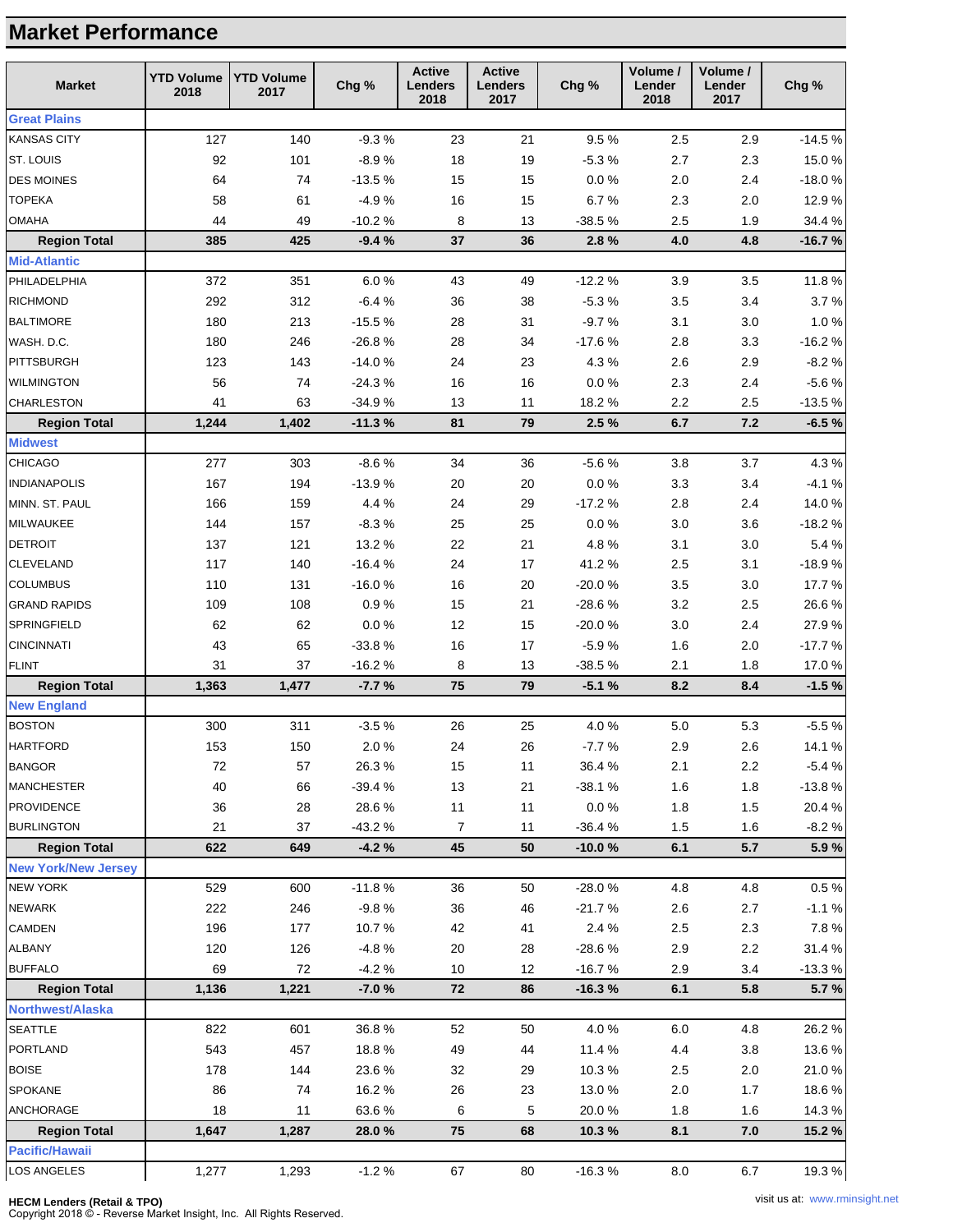| <b>Market</b>              | <b>YTD Volume</b><br>2018 | <b>YTD Volume</b><br>2017 | Chg %    | <b>Active</b><br>Lenders<br>2018 | <b>Active</b><br><b>Lenders</b><br>2017 | Chg %     | Volume /<br>Lender<br>2018 | Volume /<br>Lender<br>2017 | Chg %    |
|----------------------------|---------------------------|---------------------------|----------|----------------------------------|-----------------------------------------|-----------|----------------------------|----------------------------|----------|
| SANTA ANA                  | 1,062                     | 1,090                     | $-2.6%$  | 76                               | 68                                      | 11.8%     | 6.3                        | $7.0$                      | $-9.6%$  |
| <b>SAN FRANCISCO</b>       | 898                       | 987                       | $-9.0%$  | 56                               | 53                                      | 5.7%      | $6.6\,$                    | 6.9                        | $-3.8%$  |
| SACRAMENTO                 | 669                       | 544                       | 23.0%    | 48                               | 47                                      | 2.1%      | 5.9                        | $4.5\,$                    | 29.9%    |
| PHOENIX                    | 649                       | 636                       | 2.0%     | 57                               | 54                                      | 5.6%      | 4.9                        | 4.8                        | 3.3%     |
| SAN DIEGO                  | 559                       | 505                       | 10.7%    | 46                               | 52                                      | $-11.5%$  | $5.0\,$                    | 4.4                        | 14.9%    |
| <b>FRESNO</b>              | 240                       | 213                       | 12.7%    | 34                               | 45                                      | $-24.4%$  | 3.1                        | 2.4                        | 30.7%    |
| LAS VEGAS                  | 205                       | 229                       | $-10.5%$ | 34                               | 29                                      | 17.2 %    | 2.9                        | 3.3                        | $-11.4%$ |
| <b>RENO</b>                | 125                       | 106                       | 17.9%    | 23                               | 20                                      | 15.0%     | 2.6                        | $2.2\,$                    | 20.5%    |
| <b>TUCSON</b>              | 95                        | 74                        | 28.4%    | 24                               | 17                                      | 41.2%     | $2.0\,$                    | 2.1                        | $-2.5%$  |
| <b>HONOLULU</b>            | 93                        | 62                        | 50.0%    | 14                               | 15                                      | $-6.7%$   | 2.6                        | 1.8                        | 43.0%    |
| <b>Region Total</b>        | 5,872                     | 5,739                     | 2.3%     | 136                              | 133                                     | 2.3%      | 16.9                       | 16.8                       | 0.9%     |
| <b>Rocky Mountain</b>      |                           |                           |          |                                  |                                         |           |                            |                            |          |
| <b>DENVER</b>              | 1,086                     | 1,074                     | 1.1%     | 65                               | 60                                      | 8.3%      | 6.5                        | $6.2\,$                    | 5.9%     |
| SALT LAKE CITY             | 441                       | 353                       | 24.9%    | 41                               | 35                                      | 17.1 %    | 4.3                        | 4.3                        | 1.7%     |
| <b>HELENA</b>              | 87                        | 97                        | $-10.3%$ | 15                               | 19                                      | $-21.1%$  | 2.4                        | 2.7                        | $-10.4%$ |
| CASPER                     | 39                        | 32                        | 21.9%    | 12                               | 10                                      | 20.0%     | 1.8                        | 1.8                        | $-2.7%$  |
| <b>SIOUX FALLS</b>         | 22                        | 16                        | 37.5%    | 9                                | 3                                       | 200.0%    | 1.6                        | 1.7                        | $-6.6%$  |
| <b>FARGO</b>               | 16                        | 18                        | $-11.1%$ | 10                               | 7                                       | 42.9%     | $1.1$                      | 2.0                        | $-47.5%$ |
| <b>Region Total</b>        | 1,691                     | 1,590                     | 6.4%     | 85                               | 76                                      | 11.8%     | 7.8                        | $7.2$                      | 7.7%     |
| <b>Southeast/Caribbean</b> |                           |                           |          |                                  |                                         |           |                            |                            |          |
| <b>MIAMI</b>               | 624                       | 642                       | $-2.8%$  | 55                               | 60                                      | $-8.3%$   | 4.8                        | 4.6                        | 4.7%     |
| <b>GREENSBORO</b>          | 435                       | 460                       | $-5.4%$  | 41                               | 37                                      | 10.8%     | 4.2                        | 4.9                        | $-13.7%$ |
| <b>TAMPA</b>               | 413                       | 418                       | $-1.2%$  | 47                               | 45                                      | 4.4 %     | 3.7                        | 4.3                        | $-13.8%$ |
| ORLANDO                    | 367                       | 381                       | $-3.7%$  | 46                               | 49                                      | $-6.1%$   | 3.6                        | 3.5                        | 1.7%     |
| <b>ATLANTA</b>             | 326                       | 333                       | $-2.1%$  | 31                               | 43                                      | $-27.9%$  | 4.6                        | $3.5\,$                    | 30.7%    |
| <b>COLUMBIA</b>            | 265                       | 286                       | $-7.3%$  | 38                               | 36                                      | 5.6%      | 3.1                        | 3.1                        | $-1.4%$  |
| <b>JACKSONVILLE</b>        | 220                       | 236                       | $-6.8%$  | 36                               | 31                                      | 16.1%     | 3.3                        | $3.2\,$                    | 4.6%     |
| <b>BIRMINGHAM</b>          | 173                       | 232                       | $-25.4%$ | 20                               | 24                                      | $-16.7%$  | 3.3                        | 3.7                        | $-11.7%$ |
| KNOXVILLE                  | 152                       | 168                       | $-9.5%$  | 19                               | 22                                      | $-13.6%$  | 3.5                        | $3.5\,$                    | $-1.6%$  |
| NASHVILLE                  | 133                       | 112                       | 18.8%    | $20\,$                           | 20                                      | $0.0\ \%$ | 2.6                        | 2.4                        | 10.5%    |
| LOUISVILLE                 | 90                        | 100                       | $-10.0%$ | $17$                             | 16                                      | 6.3%      | $3.2\,$                    | 3.3                        | $-3.2%$  |
| <b>JACKSON</b>             | 68                        | 100                       | $-32.0%$ | 14                               | 14                                      | 0.0 %     | 2.2                        | $3.0\,$                    | $-26.5%$ |
| <b>MEMPHIS</b>             | 37                        | 31                        | 19.4 %   | 9                                | 9                                       | $0.0\ \%$ | $2.0\,$                    | 1.5                        | 31.4 %   |
| CARIBBEAN                  | 33                        | 66                        | $-50.0%$ | 8                                | 9                                       | $-11.1%$  | 2.6                        | 3.3                        | $-20.1%$ |
| <b>Region Total</b>        | 3,336                     | 3,565                     | $-6.4%$  | 104                              | 108                                     | $-3.7%$   | 12.0                       | 12.3                       | $-2.4%$  |
| <b>Southwest</b>           |                           |                           |          |                                  |                                         |           |                            |                            |          |
| <b>DALLAS</b>              | 341                       | 330                       | 3.3%     | 42                               | 41                                      | 2.4 %     | 3.5                        | 3.6                        | $-2.9%$  |
| <b>SAN ANTONIO</b>         | 323                       | 352                       | $-8.2%$  | 43                               | 40                                      | 7.5%      | 3.4                        | 3.6                        | $-6.4%$  |
| <b>HOUSTON</b>             | 302                       | 373                       | $-19.0%$ | 34                               | 42                                      | $-19.0%$  | 3.9                        | $3.9\,$                    | $-1.3%$  |
| FT. WORTH                  | 268                       | 314                       | $-14.6%$ | 39                               | 42                                      | $-7.1%$   | 2.9                        | 3.1                        | $-4.0%$  |
| <b>NEW ORLEANS</b>         | 160                       | 187                       | $-14.4%$ | 26                               | 22                                      | 18.2%     | $3.0\,$                    | 3.4                        | $-12.5%$ |
| ALBUQUERQUE                | 127                       | 113                       | 12.4%    | 23                               | 21                                      | 9.5%      | 2.9                        | 2.3                        | 24.6%    |
| LITTLE ROCK                | 98                        | 103                       | $-4.9%$  | 18                               | 16                                      | 12.5 %    | 2.4                        | 2.7                        | $-9.9%$  |
| LUBBOCK                    | 67                        | 74                        | $-9.5%$  | 22                               | 18                                      | 22.2%     | 1.8                        | 2.0                        | $-13.9%$ |
| OKLAHOMA CITY              | 67                        | 88                        | $-23.9%$ | $10$                             | 16                                      | $-37.5%$  | 3.4                        | $2.6\,$                    | 32.0%    |
| <b>TULSA</b>               | 64                        | 76                        | $-15.8%$ | 14                               | 17                                      | $-17.6%$  | 2.1                        | 2.5                        | $-16.9%$ |
| <b>SHREVEPORT</b>          | 46                        | 39                        | 17.9%    | 15                               | 13                                      | 15.4 %    | 1.5                        | 1.8                        | $-15.6%$ |
| <b>Region Total</b>        | 1,863                     | 2,049                     | $-9.1%$  | 85                               | 72                                      | 18.1%     | 8.9                        | 9.8                        | $-9.0%$  |
| <b>Grand Total</b>         | 19,159                    | 19,404                    | $-1.3%$  | 313                              | 324                                     | $-3.4%$   | 23.0                       | 22.8                       | 1.0%     |

Analyze your top competitors and leverage the competitive strategies that work for them. Call us for a free, no obligation, Competitive Landscape Report at (682) 651-5632.